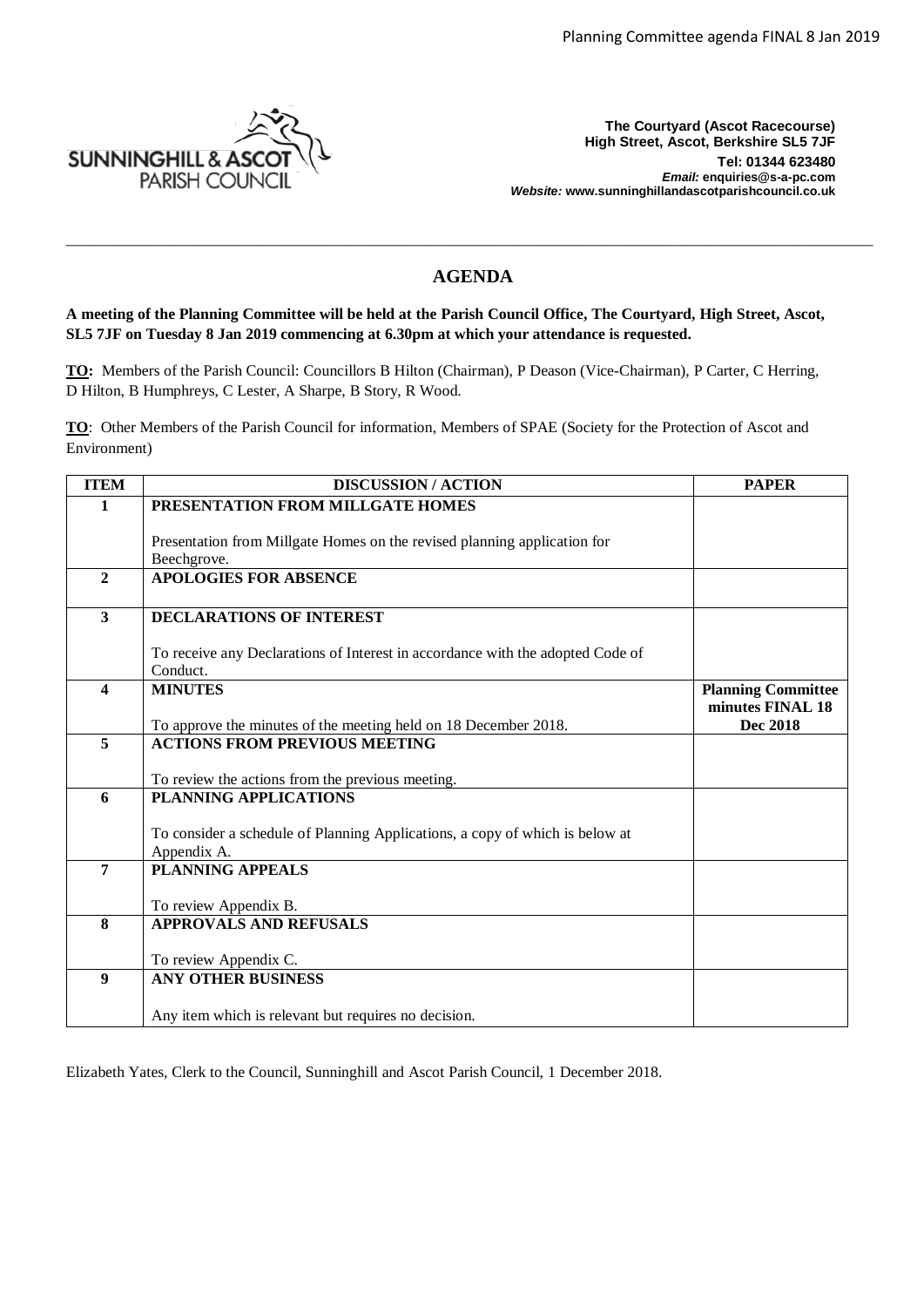### **Agenda Item 4 - Appendix A**

### **NEW PLANNING APPLICATIONS**

| <b>Application No.</b> | <b>Response</b><br>date | <b>Location and Description</b>                                                                    |
|------------------------|-------------------------|----------------------------------------------------------------------------------------------------|
| 18/02479 (Full)        | 15/1/19                 | Cotswold, 6 Fydlers Close, Winkfield, Windsor SL4 2DY                                              |
|                        |                         | Proposed front porch, single storey side/rear extension and extension to existing rear dormer      |
|                        |                         | with alterations to fenestration.                                                                  |
|                        |                         | <b>Recommendation:</b>                                                                             |
| 18/03501 (Full)        | 16/1/19                 | Ellerslie, Coronation Road, Ascot SL5 9LQ                                                          |
|                        |                         | Single storey side/rear extension, three storey rear extension, alterations to the roof to include |
|                        |                         | the increase in height of the front gable, 1 no front and 1 no rear dormer, new access and         |
|                        |                         | hardstanding.                                                                                      |
|                        |                         | <b>Recommendation:</b>                                                                             |
| 18/03539 (TPO)         | 15/1/19                 | 81 Sutherland Chase, Ascot SL5 8TE                                                                 |
|                        |                         | T1 (Oak)- Remove to ground level (TPO 14 of 1996).                                                 |
|                        |                         | <b>Recommendation:</b>                                                                             |
| 18/03566 (Full)        | 30/1/19                 | 10 Woodlands Ride, Ascot SL5 9HN                                                                   |
|                        |                         | Detached dwelling with associated landscaping and parking following demolition of existing         |
|                        |                         | dwelling.                                                                                          |
|                        |                         | <b>Recommendation:</b>                                                                             |
| 18/03574 (TPO)         | 14/1/19                 | 37 Kennel Ride, Ascot SL5 7NS                                                                      |
|                        |                         | (T1) Oak - Reduce canopy overall by 2 - 2.5m. Raise canopy over the road only, up to 5m            |
|                        |                         | from ground. Remove epicormic growth up to 4m to clear BT cables. (TPO 024 of 2016).               |
|                        |                         | <b>Recommendation:</b>                                                                             |
| 18/03641 (Full)        | 16/1/19                 | 1 Dawnay Close, Ascot SL5 7PQ                                                                      |
|                        |                         | Proposed first floor side/rear extension.                                                          |
|                        |                         | <b>Recommendation:</b>                                                                             |
| 18/03649 (Full)        | 17/1/19                 | 57 Geffers Ride, Ascot SL5 7JZ                                                                     |
|                        |                         | Proposed two storey side/rear extension.                                                           |
|                        |                         | <b>Recommendation:</b>                                                                             |
| 18/03681 (TPO)         | 17/1/19                 | 6 Holmes Close, Ascot SL5 9TJ                                                                      |
|                        |                         | Oak X 2 - Crown lift to 6.5 metres from ground level on the north east side. (TPO 8 of 1984).      |
|                        |                         | <b>Recommendation:</b>                                                                             |

### **Agenda Item 5 - Appendix B**

## **PLANNING APPEALS**

| <b>Application No.</b><br>Appeal No. | Response<br>date | <b>Location and Description</b>                                                                     |
|--------------------------------------|------------------|-----------------------------------------------------------------------------------------------------|
| 17/03036/FULL                        | Appeal           | Former British Gas Site, Bridge Road, Ascot                                                         |
| APP/T0355/W/18                       |                  | withdrawn Demolition of two existing redundant cottages and redevelopment of the former Sunninghill |
| /3201587                             |                  | Gasworks site to provide 53 residential houses, 24 residential apartments and 4 residential         |
|                                      |                  | coach houses (Class C3) including the provision of new pedestrian and vehicular accesses and        |
|                                      |                  | routes, car parking, landscaping, open space, remediation and associated works.                     |

### **Agenda Item 6 - Appendix C**

## **APPROVALS AND REFUSALS**

#### *Week ending 14 December 2018*

Application number: 18/02927 Type: Full Proposal: Part two storey/part first floor front extension and part conversion of garage Location: 15 Beaufort Gardens, Ascot SL5 8PG Decision: Application permitted Parish Council Recommendation: Concerns only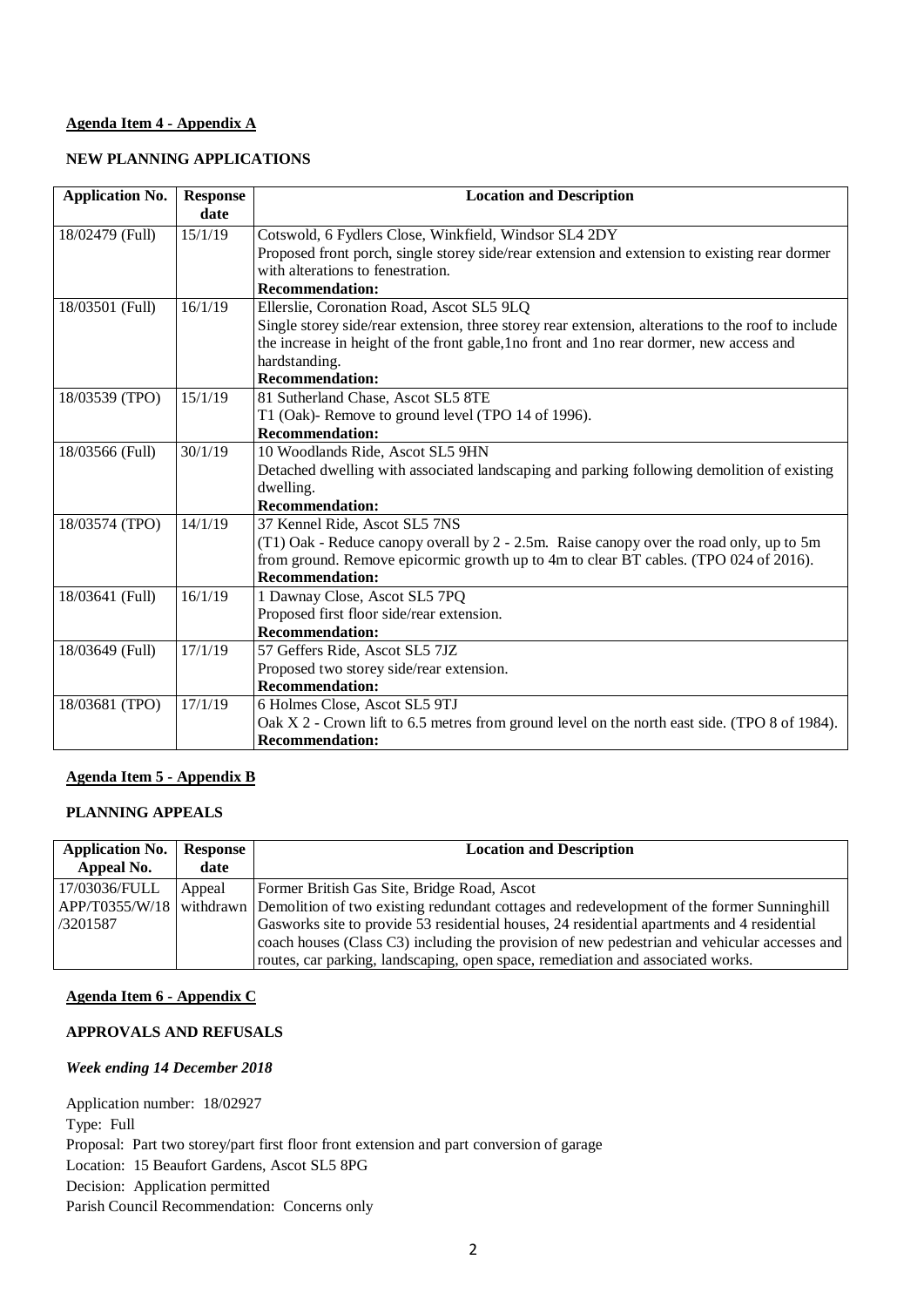Application number: 18/03031 Type: Full Proposal: First floor rear extension and alterations to first floor rear fenestration Location: 3 Hermitage Drive, Ascot SL5 7LA Decision: Application permitted Parish Council Recommendation: No objections

Application number: 18/03035 Type: Full Proposal: Single storey front/side extension and garage conversion Location: 2 Marston Way, Ascot SL5 8TH Decision: Application permitted Parish Council Recommendation: Concerns only

Application number: 18/02834 Type: TPO Proposal: (T14) -Scots Pine -Fell. (TPO 3 of 2015). Location: 25 Woodlands Ride, Ascot SL5 9HP Decision: Application withdrawn Parish Council Recommendation: N/A

Application number: 18/02904

Type: TPO Proposal: (T5) Scots Pine -Remove major deadwood. (T8) Sweet Chestnut -Remove major deadwood. (T9) Sweet Chestnut -Cut back over road by 2m. (T10) Sweet Chestnut -Crown reduce by 2m. (T19) Sweet Chestnut -Crown thin by 20%, remove major deadwood. (T25) Corsican Pine -Crown lift 5m and crown thin by 20% on road side, remove major deadwood. (T27) Sweet Chestnut -Crown lift 4 m over the road. (T28) Scots Pine -Crown thin over road by 20%, remove major deadwood. (T29) Sweet Chestnut -Remove 2 lowest limbs. (T30) Scots Pine -Crown reduce limbs overhanging garage by 2 m. (T40) Acer - Cut back from lamp column by 2m, remove major deadwood and shape. (T48) Sweet Chestnut -Crown lift to 5m and shorten lateral growth over garage by 2m. (TPO 16 of 1985).

Location: Land At Queensbury Gardens And Martingales Close, Ascot Decision: Application permitted Parish Council Recommendation: No objections

#### *Week ending 21 December 2018*

Application number: 18/02547 Type: Full Proposal: Erection of 15 dwellings comprising a building accommodating 12 apartments plus basement parking, and three detached houses with detached triple garages. Re-use of the existing access from Church Lane to serve the apartments, plus the creation of a new access to serve the detached houses following demolition of all existing buildings and outbuildings. Location: Beechgrove And Cottage At Beechgrove, Church Lane, Ascot Decision: Application withdrawn Parish Council Recommendation: N/A

Application number: 18/03006 Type: Full Proposal: Erection of a front porch and two storey side extension Location: 8 Langdale Drive, Ascot SL5 8TQ Decision: Application permitted Parish Council Recommendation: No objections

Application number: 18/03035 Type: Full Proposal: Extension to existing detached A1 (Retail) use building and construction of dropped kerb Location: 100 Cordwallis Road, Maidenhead SL6 7BB Decision: Application permitted Parish Council Recommendation: Concerns only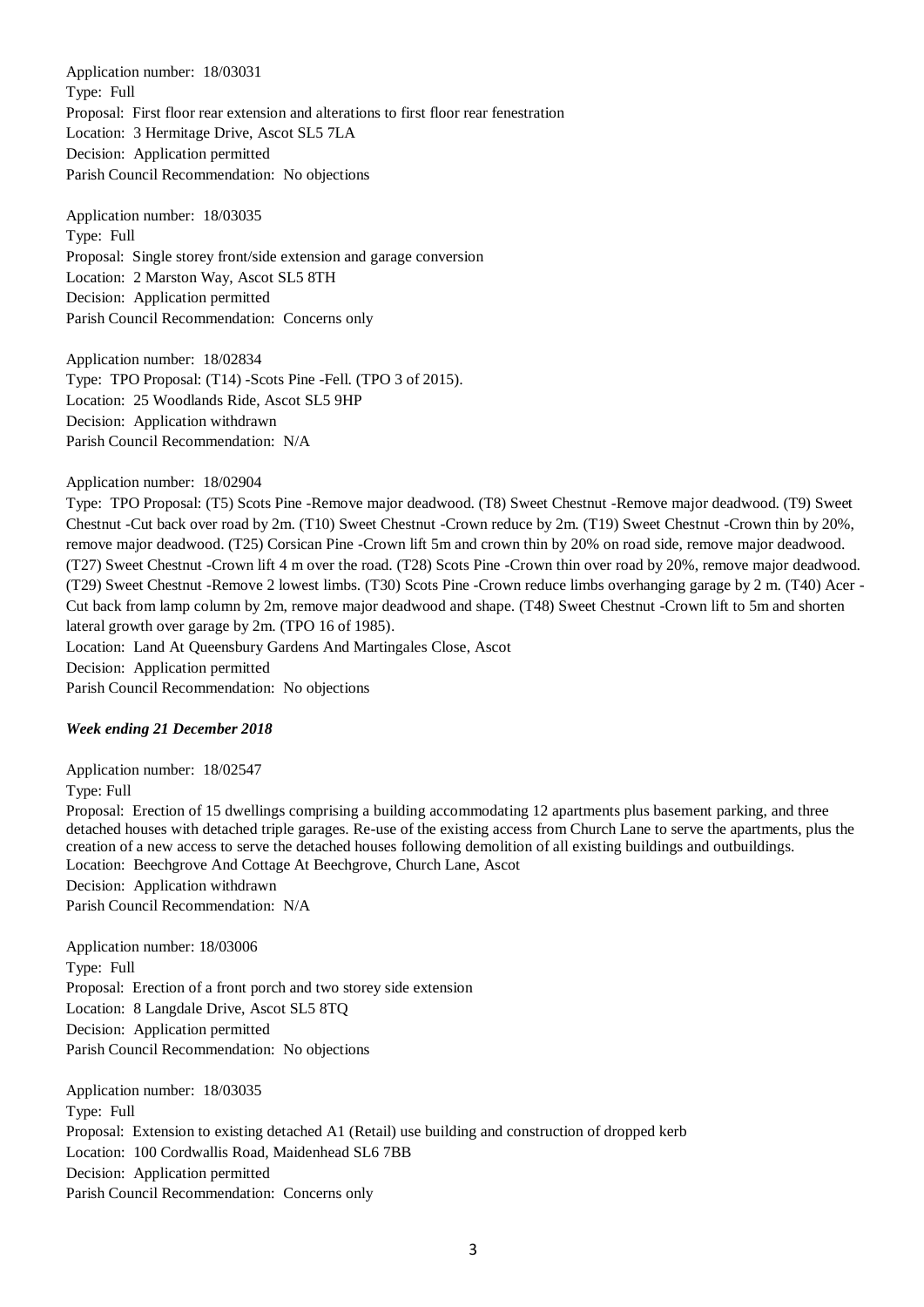**Application number: 18/02704 Type: Full Proposal: Redevelopment of the site to provide x53 houses and x23 apartments (Class C3) including the provision of new pedestrian and vehicular accesses and routes, car parking, landscaping, open space, remediation and associated works, following demolition of two existing redundant cottages. Location: Former British Gas Site Bridge Road Ascot Decision: Application permitted Parish Council Recommendation: Objections**

**Application number: 18/03080 Type: TPO Proposal: T1) -Austrian pine -Fell. (TPO 16 of 1985). Location: 6 Martingales Close, Ascot SL5 9FQ Decision: Application permitted Parish Council Recommendation: Objections**

Application number: 18/03083 Type: TPO Proposal: (T1) -Beech-Prune back branches that overhang neighbouring garden by 1.5 -2 metres. (T2) -Beech -Reduce in height by 3 -4 metres. (TPO 3 of 1990). Location: 2 Stonehill Gate, Hancocks Mount, Ascot SL5 9WA Decision: Partial refusal / partial permitted Parish Council Recommendation: No objections

Application number: 18/03230 Type: TPO Proposal: (T13) Oak crown lift to 2.5m above existing ground level and re-profile the canopy to provide a maximum branch clearance of 2m from the North elevation of the building. Location: Hazeltine, 9A Llanvair Close, Ascot SL5 9HX Decision: Application permitted Parish Council Recommendation: No objections

*Week ending 28 December 2018*

**Application number: 18/01994 Type: Full Proposal: Construction of x3 detached dwellings with detached garages. (Amended) Location: Former Wetherby And Queenswood, Burleigh Lane, Ascot Decision: Application permitted Parish Council Recommendation: Objections**

Application number: 18/02714 Type: Full Proposal: Erection of a detached double garage following demolition of existing garage Location: 22 Dorian Drive, Ascot SL5 7QL Decision: Application refused Parish Council Recommendation: Don't know – comments issued after the meeting which I don't think I received

**Application number: 18/02850 Type: Full Proposal: Extension to existing rear dormer and new Juliet balcony Location: 43 Cheapside Road, Ascot SL5 7QR Decision: Application permitted Parish Council Recommendation: Objections**

Application number: 18/02977 Type: Full Proposal: Proposed 1.8m timber acoustic fence & brick gate wing walls to front elevation